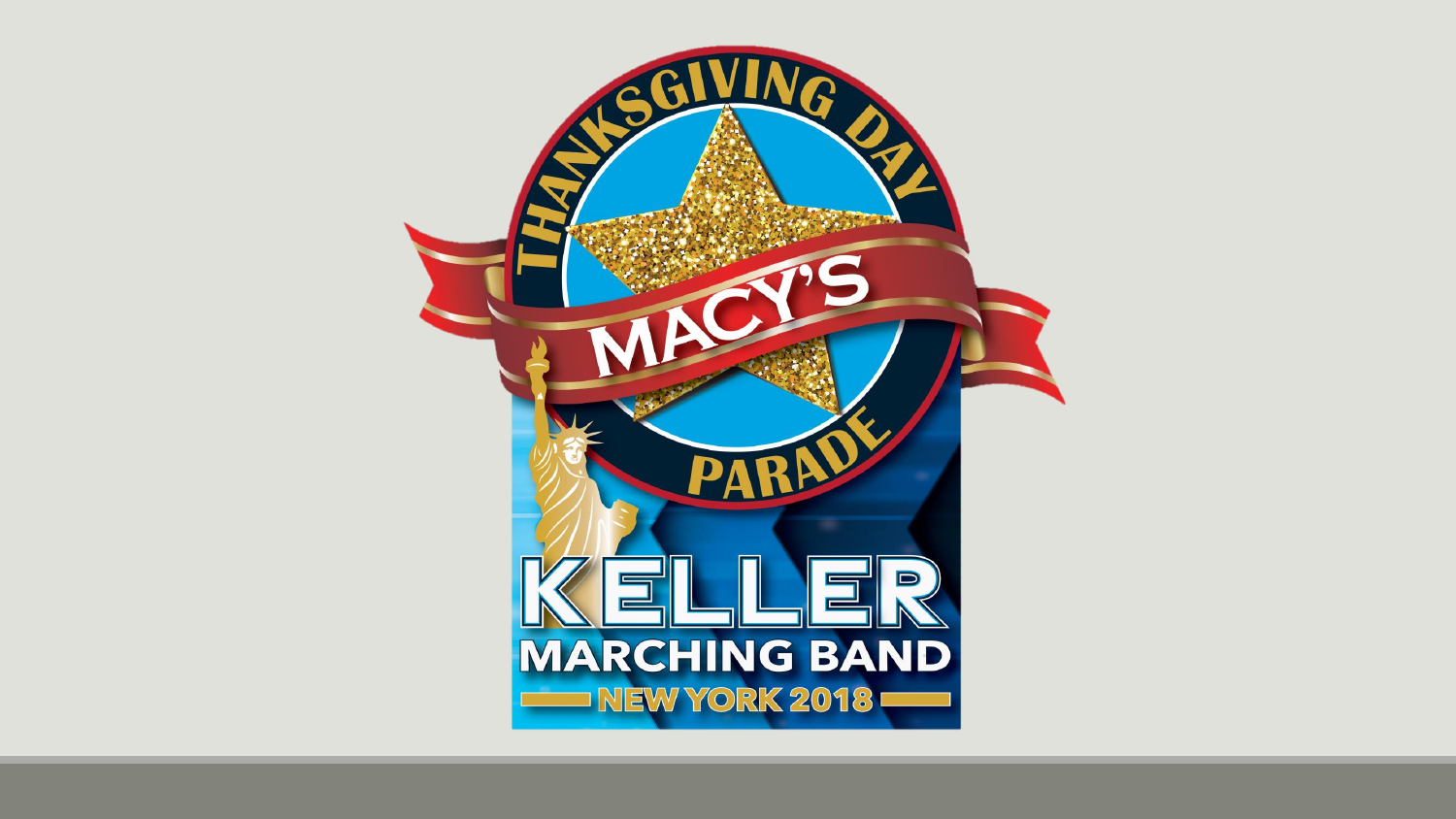#### Macy's Trip Meeting Week of November 12<sup>th</sup>- 16<sup>th</sup>

**Week of November 12th – 16th**

- •**Monday – Rehearsal**
- •**Tuesday – Rehearsal**
- •**Wednesday – Rehearsal**
- •**Thursday – Rehearsal and bring luggage to Keller High School. After rehearsal, all suitcases, instruments, equipment will be loaded on semi truck that will leave that night to drive to NYC.**
- •**You will have your carryon and essential medications with you on your Sunday plane ride.**
- •**Friday/Saturday – Possible Playoff game "Cheering" Band! – More to come…**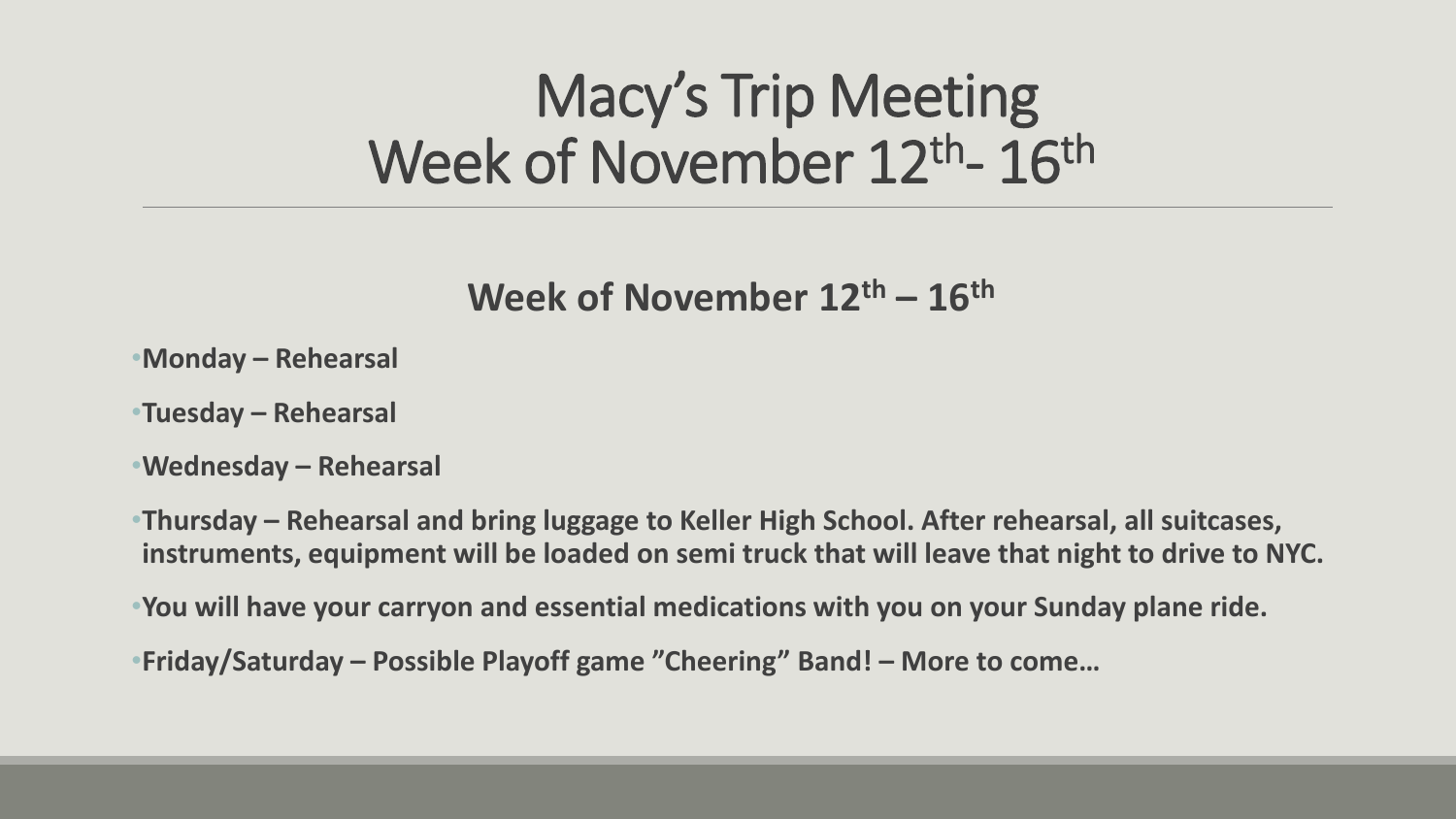# Closer Look at Thursday, November 15th

•**Students bring all luggage that is going to New York City to school that day. All items will be stored in a secured area.** 

•**Rehearsal happens after school**

•**After rehearsal, students will bring items to specified areas. This includes your marching instrument, banners or guard equipment, one medium-sized suitcase, hatbox and uniform in blue hanging bag.** 

•**We will not be checking any luggage on Sunday. You must plan ahead for all items that you will need in NYC, and then those items must be packed and shipped Thursday night.** 

•**(you will be allowed to keep a carryon with you for the plane ride Sunday – keep all important IDs, medication etc. with you that day)**

•**You will be "reunited" with your luggage on Sunday when you arrive at the hotel.**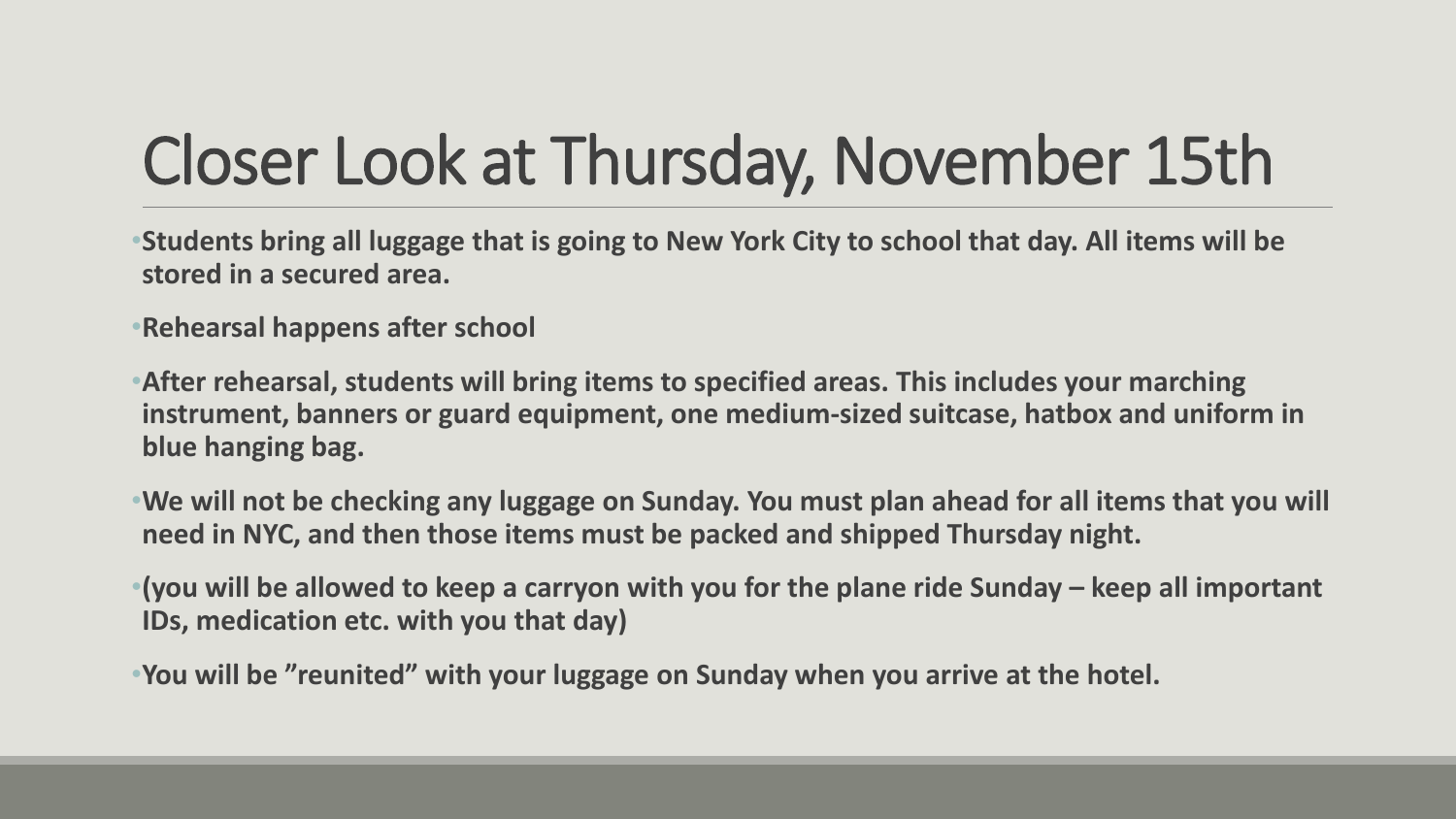#### Sunday Morning – November 18th The Day we leave….

•**Arrive at Keller High School at one of 3 times – 2:15 am, 3:45 am and 6:00 am – You will need to know your Flight Group # - This is very important on how we will depart/travel/ride in buses for the entire trip.** 

•**We will take school buses from Keller High School to DFW International Airport. You will leave with your carryon, you will be wearing your Navy Blue Macy's Trip Jacket, your Macy's scarf will be in your carryon.** 

•**If you are younger than 18 – A student picture ID will be fine.** 

•**If you are 18 or older – You will need to have a Government Issued ID or Birth Certificate.**

•**Note to parents: We appreciate the support, but it is very important we begin traveling as a group. If you can say your "goodbyes" that morning, that will help –**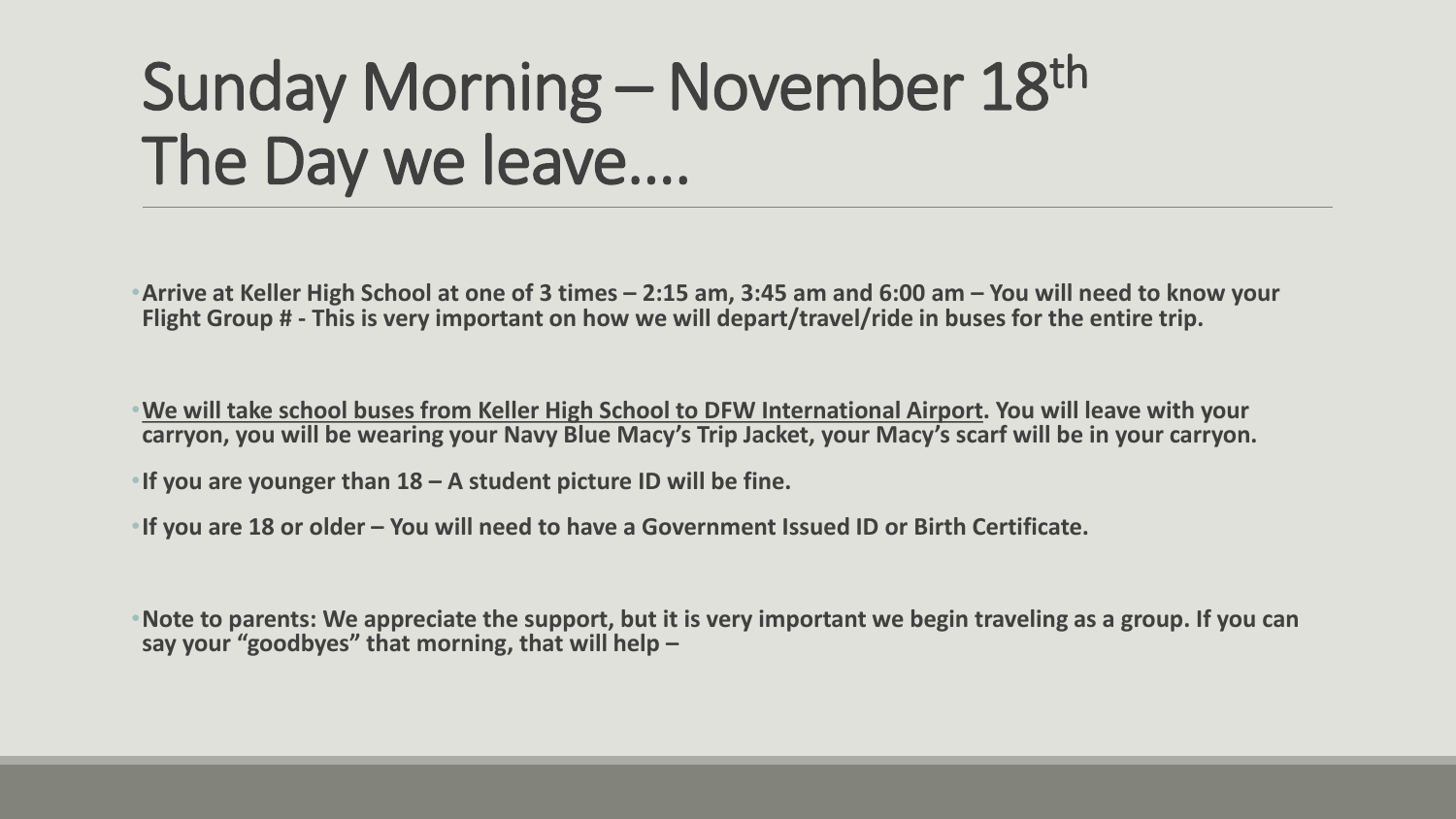#### Sunday – November 18th The Day we leave….

- •**We arrive at DFW with our travel groups and leave on our specific flights. It is important you sit in your assigned seat on the flight. Bring headphones!**
- •**If you are interested in adding your Airlines Rewards number to your flight, the student will need to do this at the gate.**
- •**When we arrive in the NYC area (Newark International, LaGuardia, JFK Airports), you will walk directly to the charter bus that is waiting at Baggage Claim.**
- •**Students will receive a box lunch on the charter bus ride from the airport.**
- •**The large group that arrives first will be arriving at our hotel in Jersey City, NJ and specific students will bring all luggage and equipment from the waiting Semi Truck into the Westin Hotel Meeting Room.**
- •**All other travel groups will move directly into the Westin Hotel to pick up all personal items from the conference rooms to your hotel room.**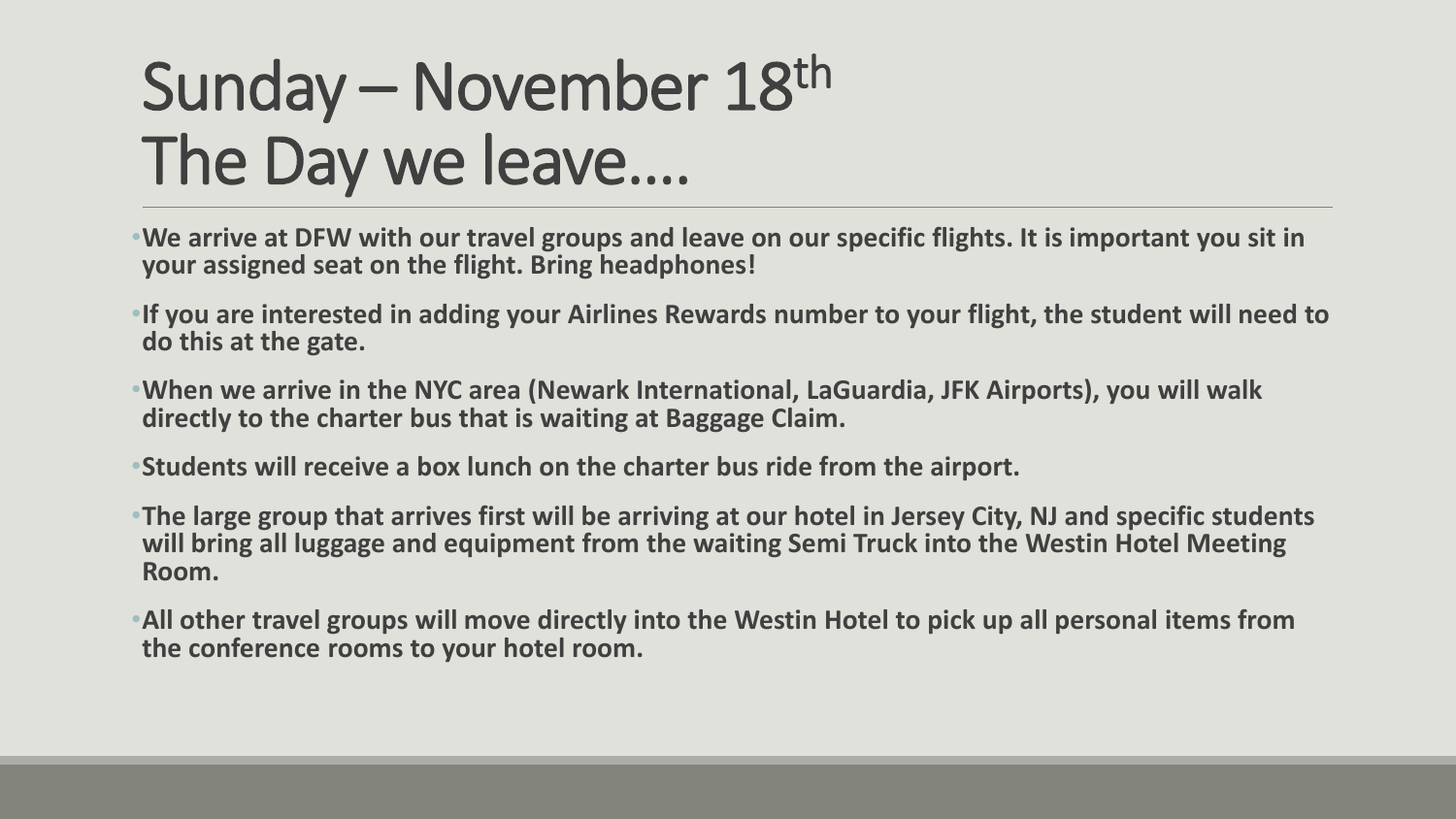# Macy's Trip Overview - Sunday

•**Load Buses to Times Square for dinner**

•**\*\*\*\*\*A great part of itinerary that has been designed by Cormack Travel and Students on Broadway NYC is that all students will get to experience the exact same things, just in a different order on the trip depending on their specific travel schedules.** 

•**Sunday evening – Meal in Times Square at either Bubba Gumps or Hard Rock Café. All students are wearing Blue Macy's Trip Jacket and Macy's Scarf – Gold side out.** 

•**Head back to hotel after dinner**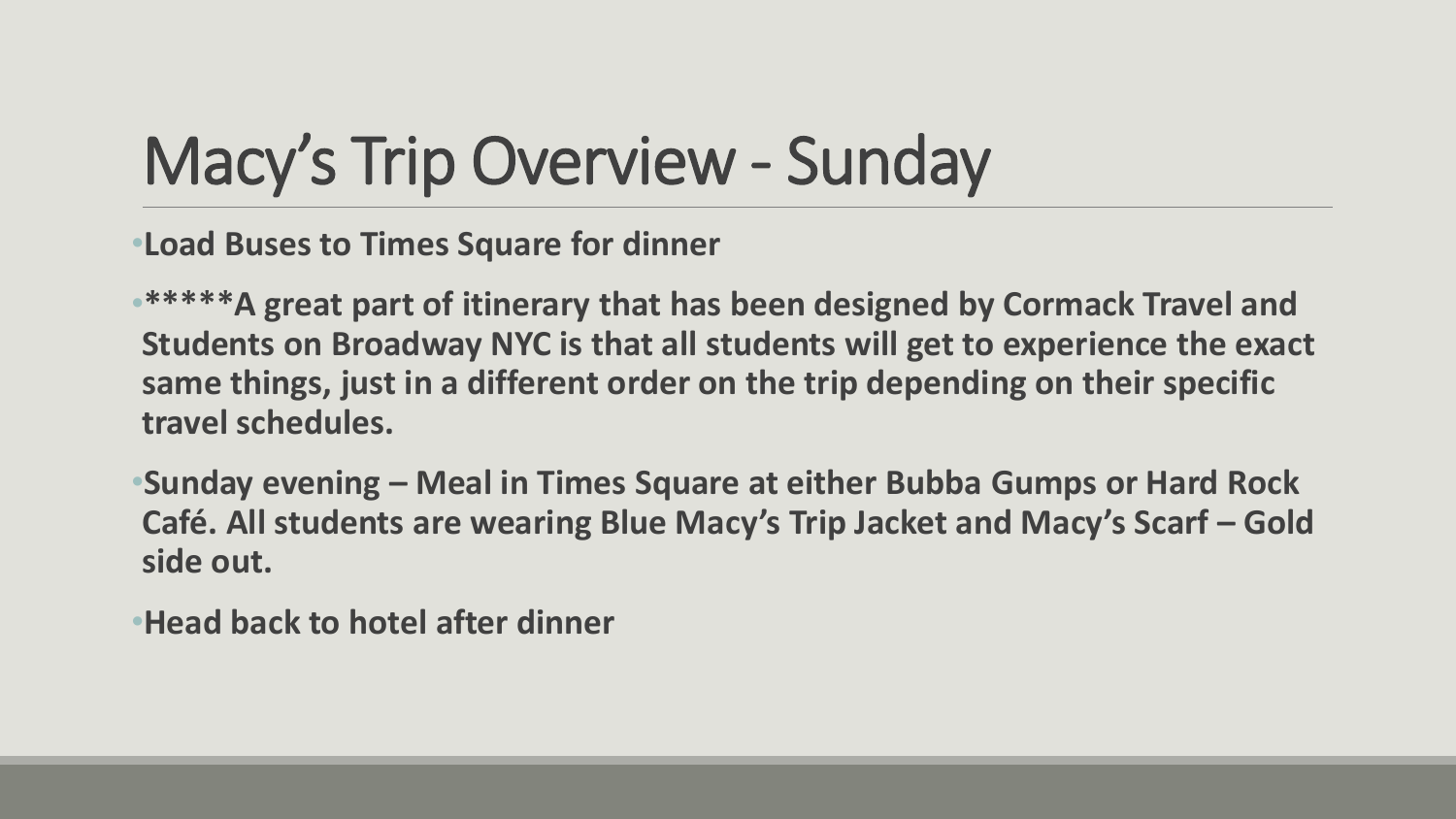#### Macy's Trip Overview – Monday Rehearsal/Rockette's Christmas Spectacular

- •**Breakfast at hotel – Westin Conference Room – Students will be wearing practice clothes and Macy's Blue Jacket.**
- •**Board buses – travel to Chelsea Piers Athletic Complex in Stamford, CT. All equipment will be loaded under buses (no semi).**
- •**This is an incredible indoor facility – this will be our only rehearsal on the trip! Let's make it count.**
- •**After rehearsal – students will receive a box lunch to take on bus for ride back to Jersey City Westin.**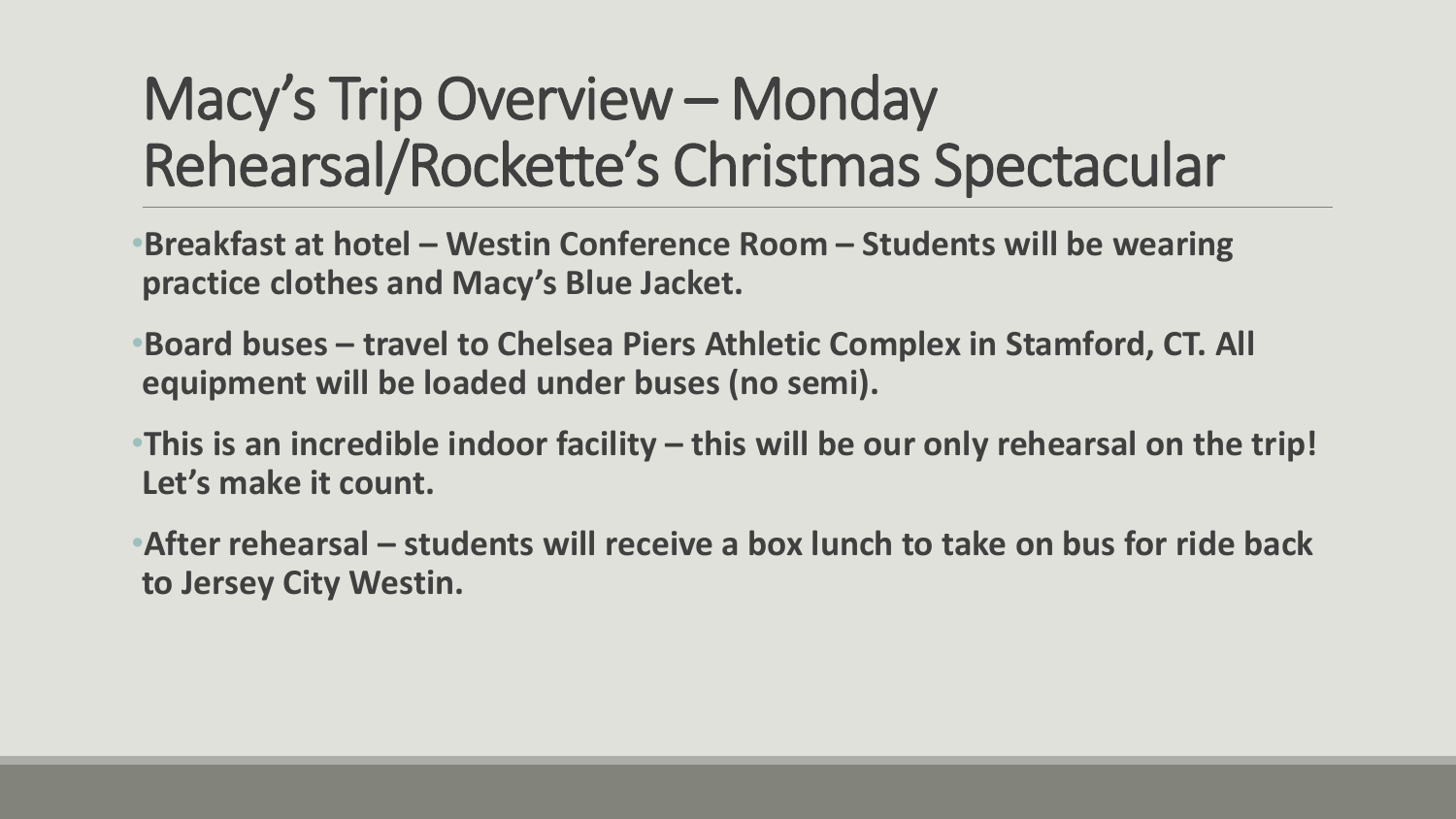#### Macy's Trip Overview – Monday Rehearsal/Rockette's Christmas Spectacular

- •**Arrive back at Westin NJ – Change out of practice clothes into nicer school clothes (dress warmly!) – Wear Macy's jacket and scarf**
- •**Load Buses for Dinner/Christmas Spectacular Performance – Radio City Music Hall**
- •**Eat dinner – Students will eat at the alternate restaurant from last night – Bubba Gumps or Hard Rock Café.**
- •**Head to Radio City Music Hall – attend the Christmas Spectacular Production featuring the world famous Rockettes!**
- •**After performance we will head back to hotel.**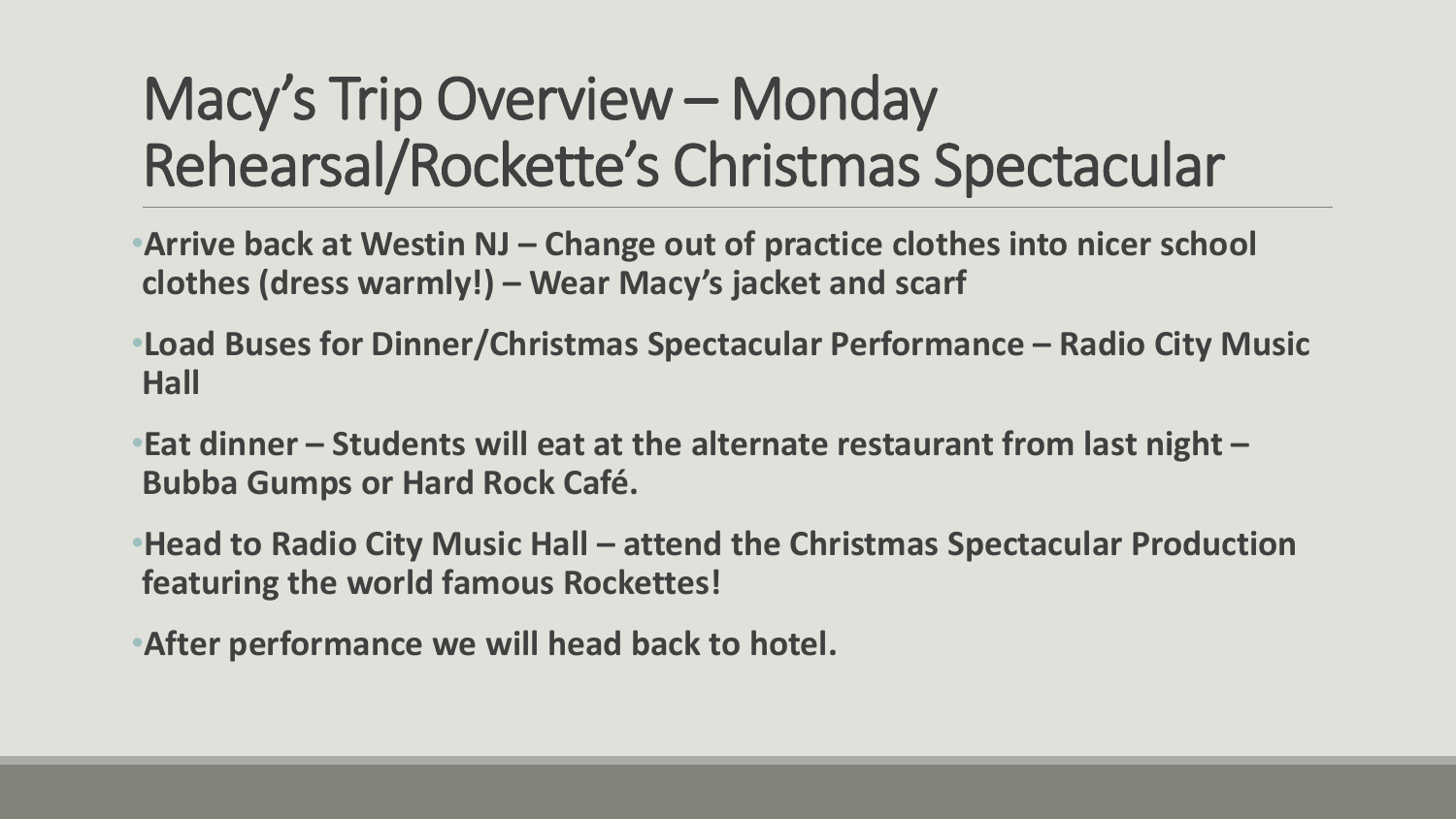Macy's Trip Overview – Tuesday Statue of Liberty/Ellis Island/Phantom of the Opera

•**Breakfast at Hotel**

•**All groups head to the Statue of Liberty and Ellis Island – this will be an incredible experience.** 

•**This includes a ride on a Ferry, time to enjoy time at Liberty Park and Ellis Island. Lunch on Ellis/Liberty Island**

•**Arrive back at Westin Hotel**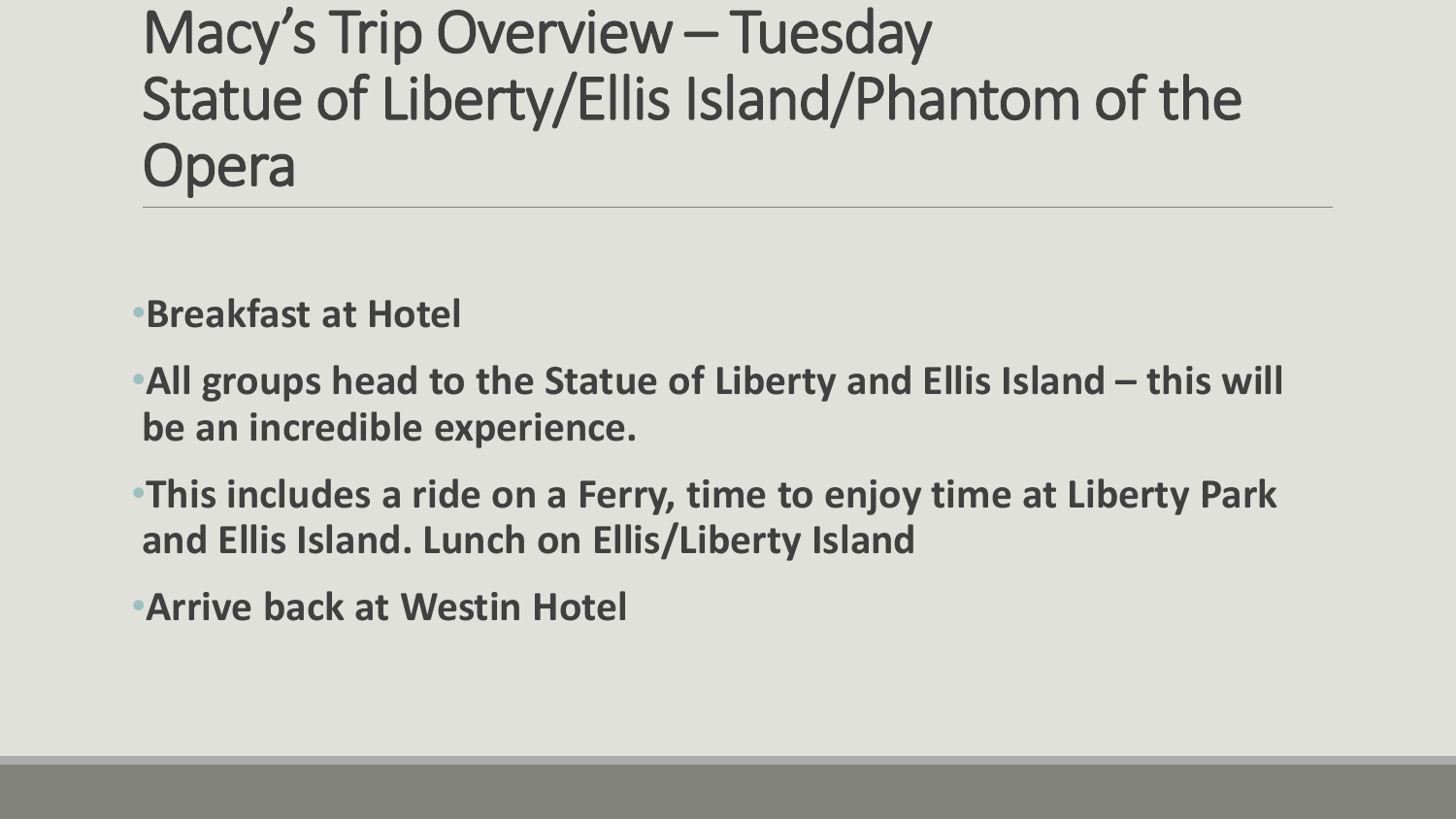Macy's Trip Overview – Tuesday Statue of Liberty/Ellis Island/Phantom of the Opera

•**Change at Hotel into nice dress clothes – We are headed to see**  *Phantom of the Opera* **on Broadway!!! Wear Macy's Jacket and Scarf**

- •**Load buses back to Times Square for early dinner Dallas BBQ**
- •**PM- Everyone attends** *Phantom of the Opera* **– one of the true all-time classic musicals!**
- •**After show, we will all head back to our hotel**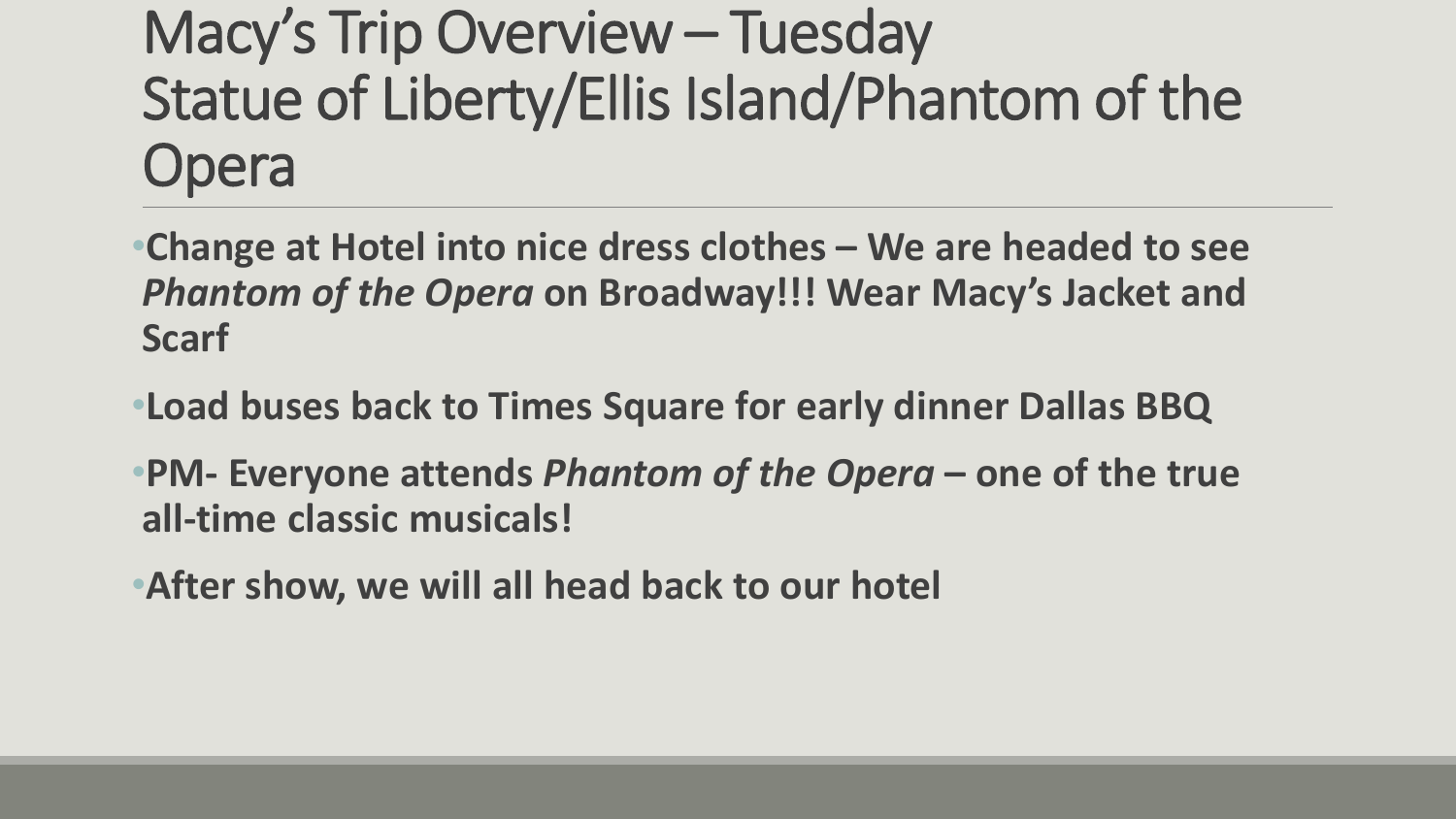#### Macy's Trip Overview – Wednesday Central Park Performance- 9/11 Museum Early Evening before the Big Day……

•**Breakfast at hotel again**

•**Load buses for Central Park – Morning Performance – Wear Macy's Jacket and Jeans, Tennis Shoes, Scarf**

•**Performance at the Naumberg Bandshell in Central Park – This will be a celebration of our arriving in NYC and we want all friends and family to join us for this special event! Let's pack Central Park with as many Keller people as possible. Performance Time- 10 am to 12 pm**

•**Group performs all songs and we will have chance to pose for a picture.** 

•**Parents – you will have a chance to visit with your child before we head back to our hotel**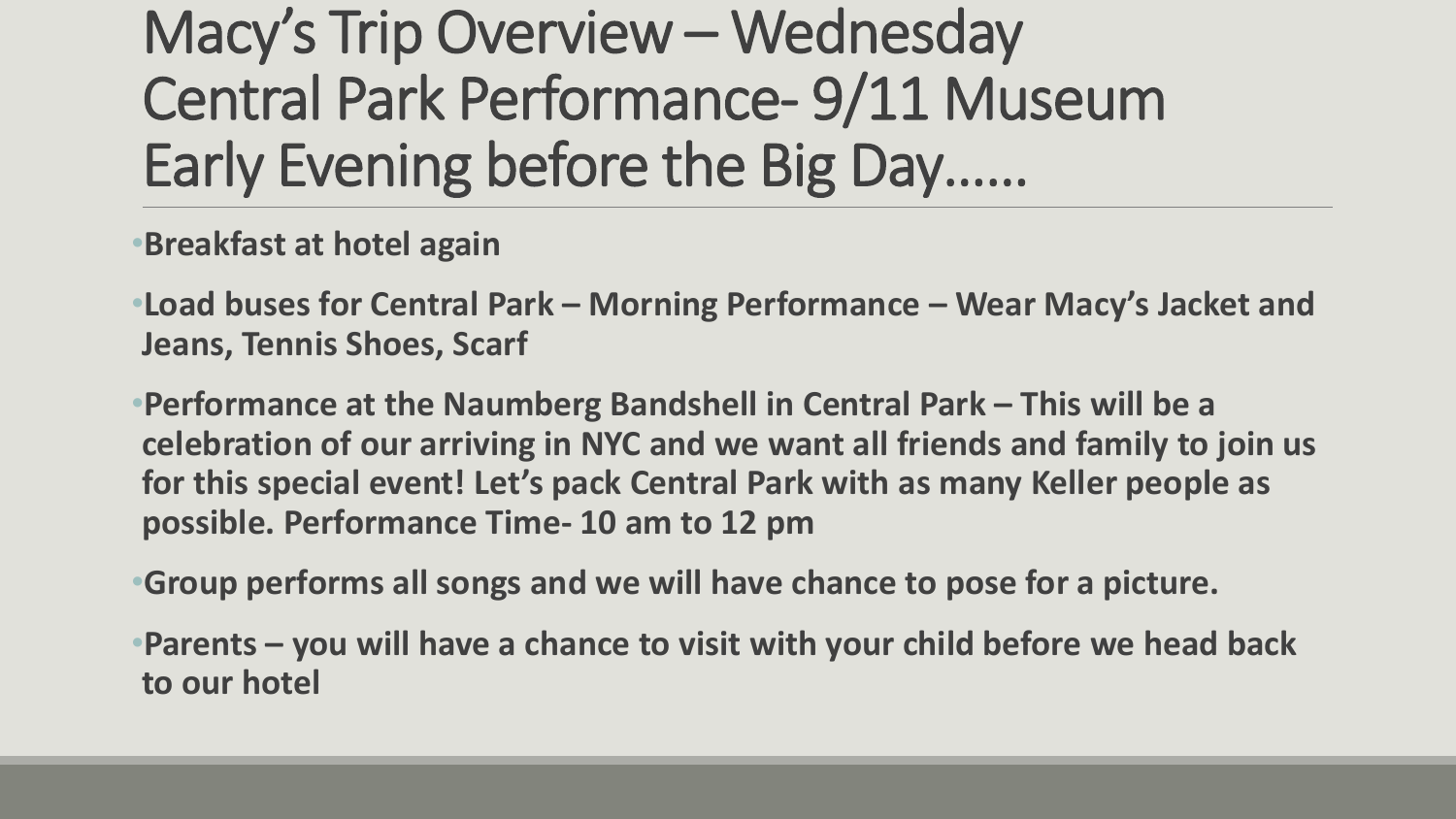#### Macy's Trip Overview – Wednesday Central Park Performance- 9/11 Museum Early Evening before the Big Day……

- •**After Central Park Performances, box lunch for bus ride to Lower Manhattan.**
- •**All groups will go to the National 9/11 Memorial and Museum in Lower Manhattan. A moving experience.**
- •**Another NYC experience – Riding on the subway!!!**
- •**Groups will travel from Lower Manhattan back to the Mall attached to our hotel in Jersey City.**
- •**When students arrive the Newport Centre Indoor Mall they will be given a \$20.00 Amex Gift Card to eat on their own in the Mall Food Court.**
- •**We will be heading to rooms at 8:00-8:30 pm this evening to get ready for our big day!!**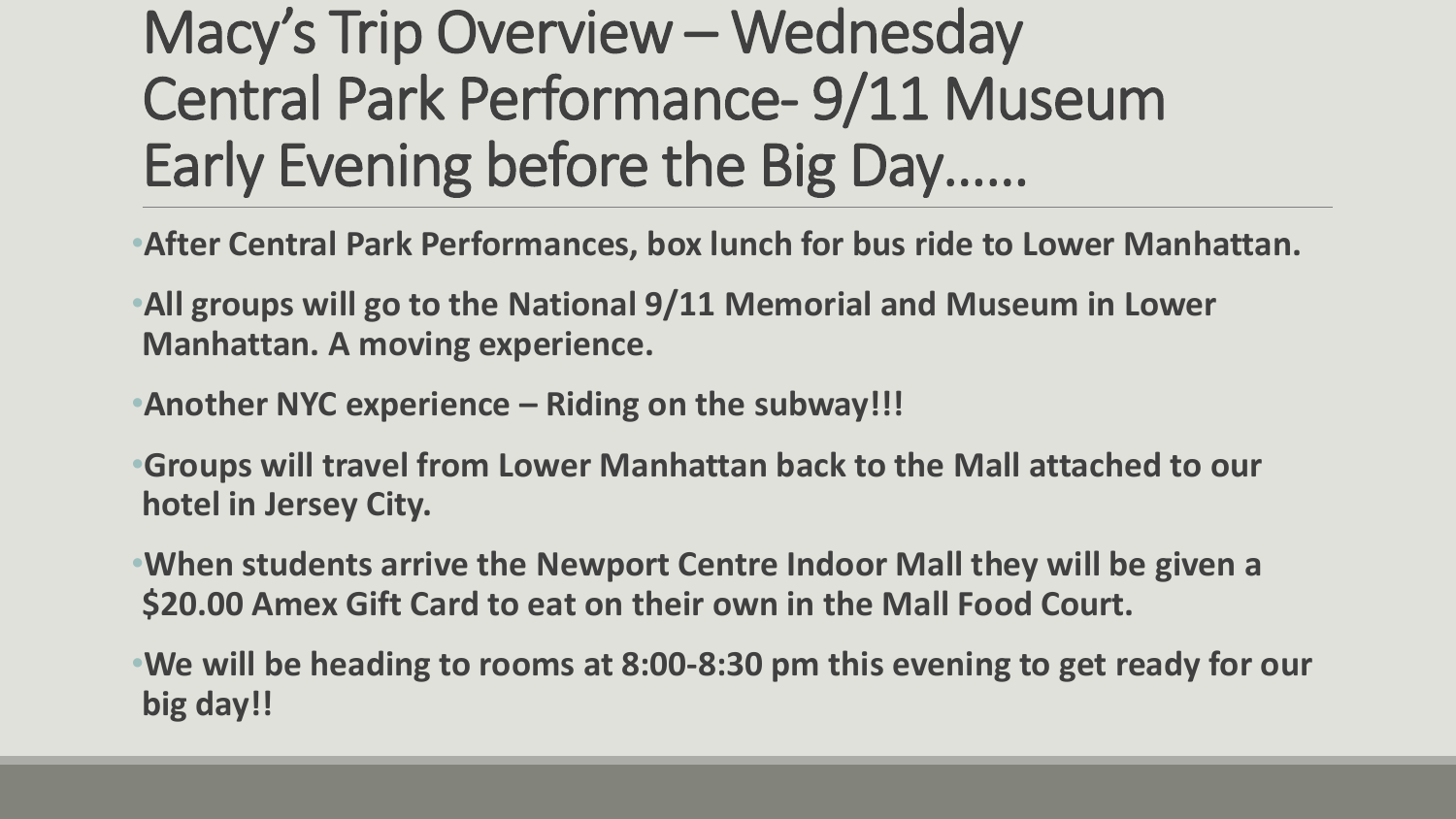*Highlights for the day* **– Early Morning Rehearsal at Herald Square, Marching in the Best Parade in the United States, Thanksgiving Dinner Cruise**

•**We will be getting up EARLY (maybe 2:00-3:00 am)**

•**Eat small snack– We will leave in MANY LAYERS underneath your full uniform. No cases**

•**We will need to be very efficient all day – this includes you stepping off bus in full uniform (including plume), instrument in lap and ready to perform with lots of energy.** 

•**NBC Herald Square Rehearsal before the parade –Depending on our performance order, we will unload buses, quick warmup then perform Gloria! Next to Macy's for the NBC Cameras.** 

•**After this dress rehearsal we will load buses for breakfast at Dallas BBQ (don't worry, breakfast not just BBQ)**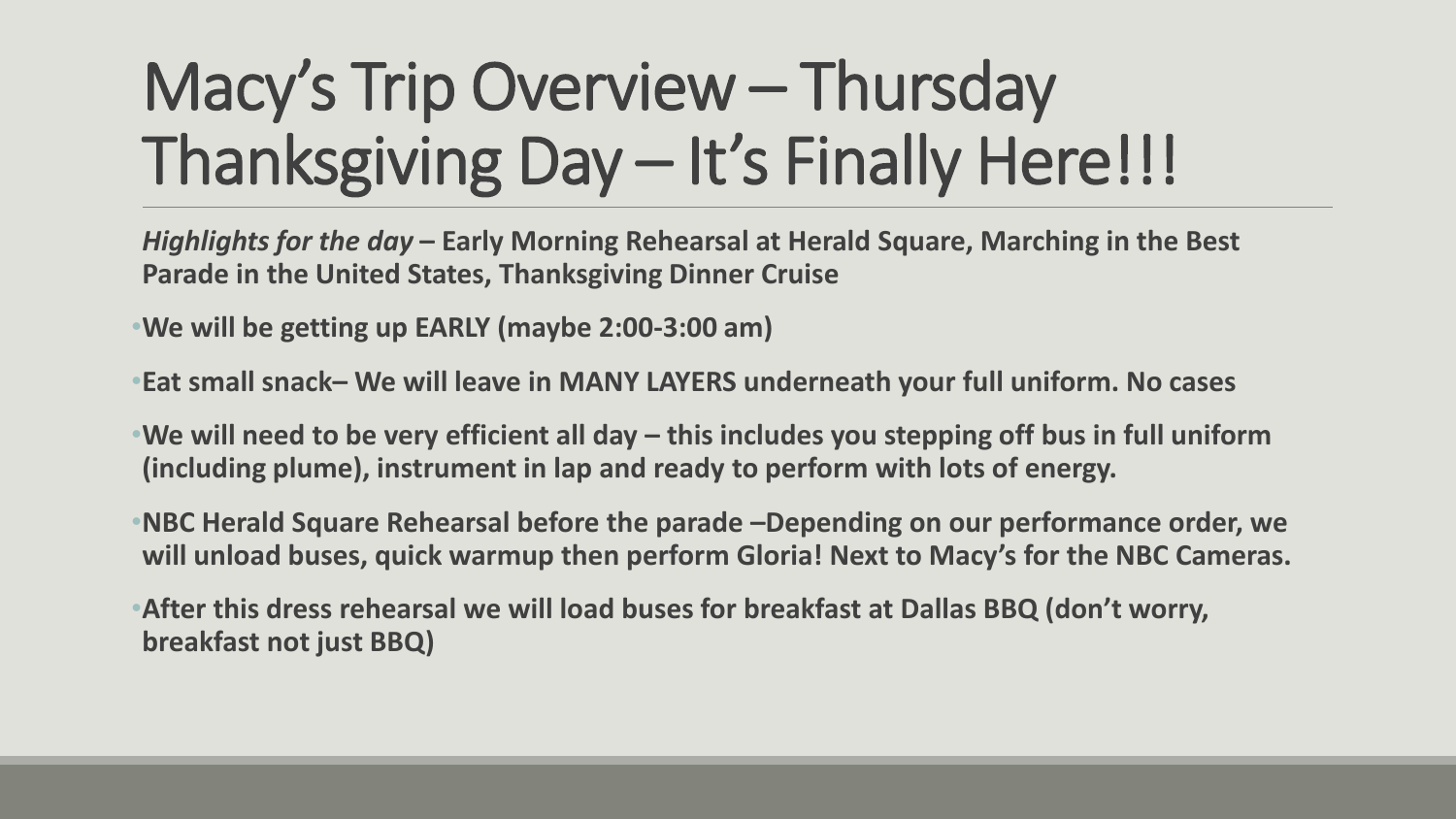•**While we are at breakfast, you are required to use the restroom while in this restaurant! This will be your best option for the remainder of the morning. After this, it will be a porta potty only used for emergencies.** 

•**Leave Dallas BBQ and ready to unload next to Central Park to march in the parade**

•**After we unload we will be staged in spot in Columbus/86th– will wait here and warmup.**

•**IT'S FINALLY HERE – WE STEP OFF FOR THE 92nd MACY'S THANKSGIVING DAY PARADE!**

•**You will be floored how many people will be along the parade route and how fun this memory will be!**

•**We will perform Deep in the Heart of Texas, Can't Stop the Feeling and Sousa Parade Medley during the 2.65 mile parade route**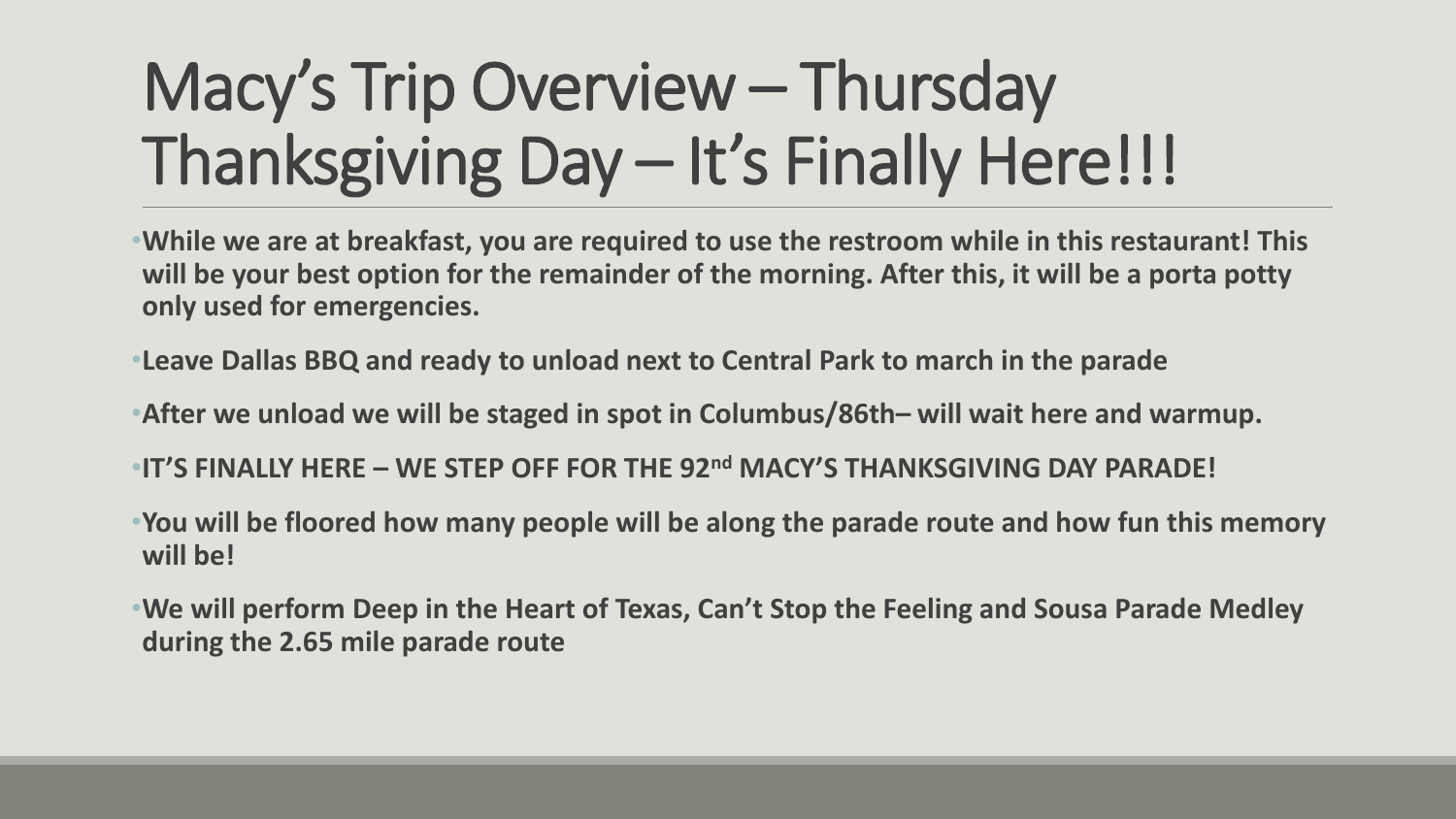•**Shortly after we begin, we will go by Columbus Circle – there will be a photographer in a crane that will take our picture as we march straight towards him.** 

- •**Near the end of the parade route we will enter the zone where the NBC TV Performance happens.**
- •**We will enter a quiet zone, guard members will take off warmup suits they have had on over their uniform, and we will move the Rutter's Gloria! Parade Block**
- •**We wait at the Red Line and when the official says "Go!" we will (hopefully) have 1'15" of time to show America how great the Keller High School Band is!!!**
- •**After we perform Gloria! We will exit the TV Zone to Deep in the Heart of Texas**
- •**A few blocks away we will setup for a group picture to celebrate our incredible trip on the steps of the Moynihan Building.**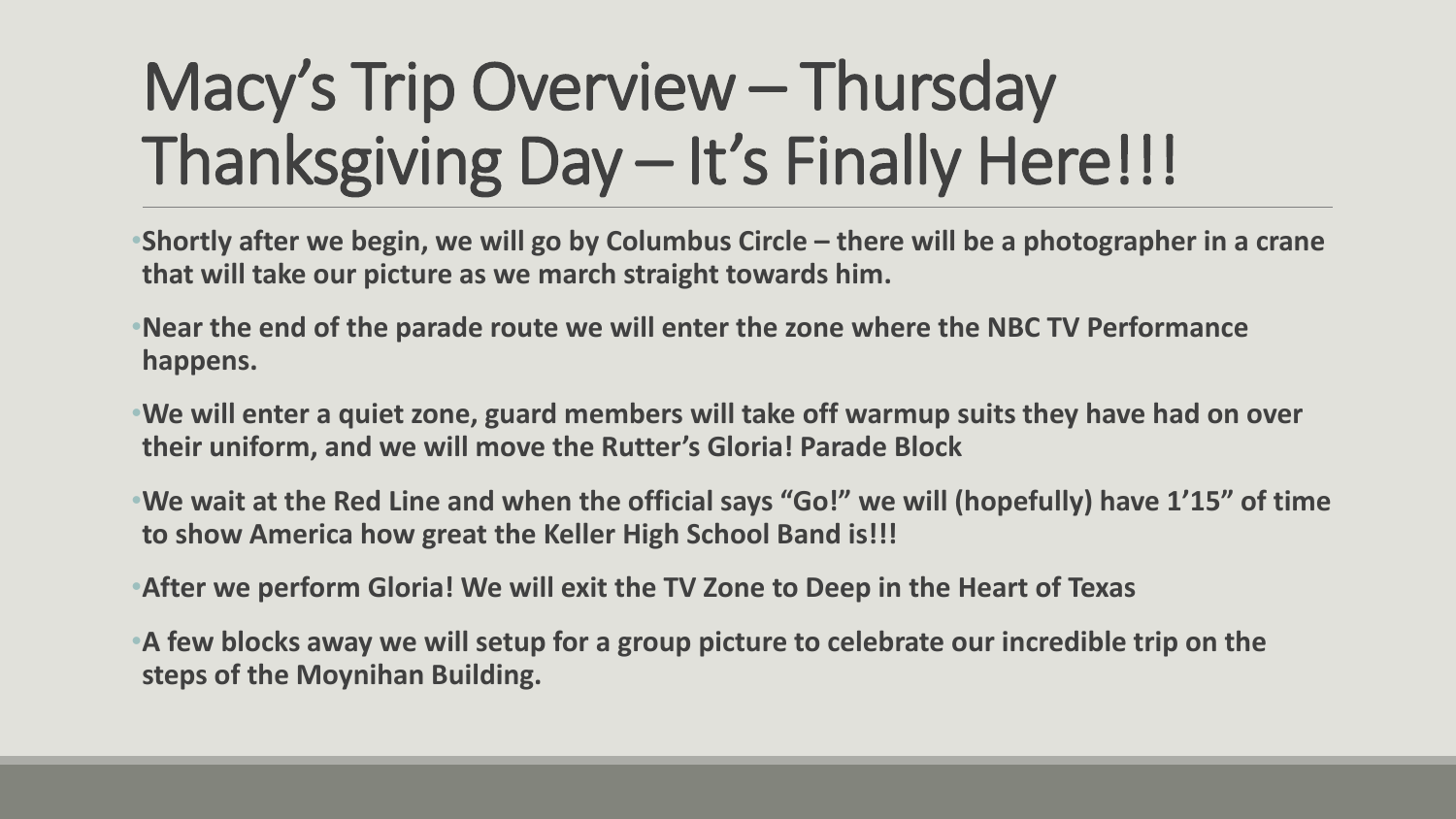- •**After the group picture, we will load buses and head back to our NJ Hotel. Boxed Lunch included**
- •**You will have a FEW hours to relax in your room (warmup, sleep, be a zombie, etc.) before we leave for the final event of the trip**
- •**One more opportunity to dress up – The Thanksgiving Dinner Cruise on New York Bay**
- •**We load buses and head to Hoboken, NJ and board one of two cruise ships – These are big boats!**
- •**You will have assigned seats on this cruise – after boarding you will have many options including:**
- •**Full Thanksgiving Dinner**
- •**Lots of Dancing**
- •**Step and Repeat Backdrop for lots of photos!**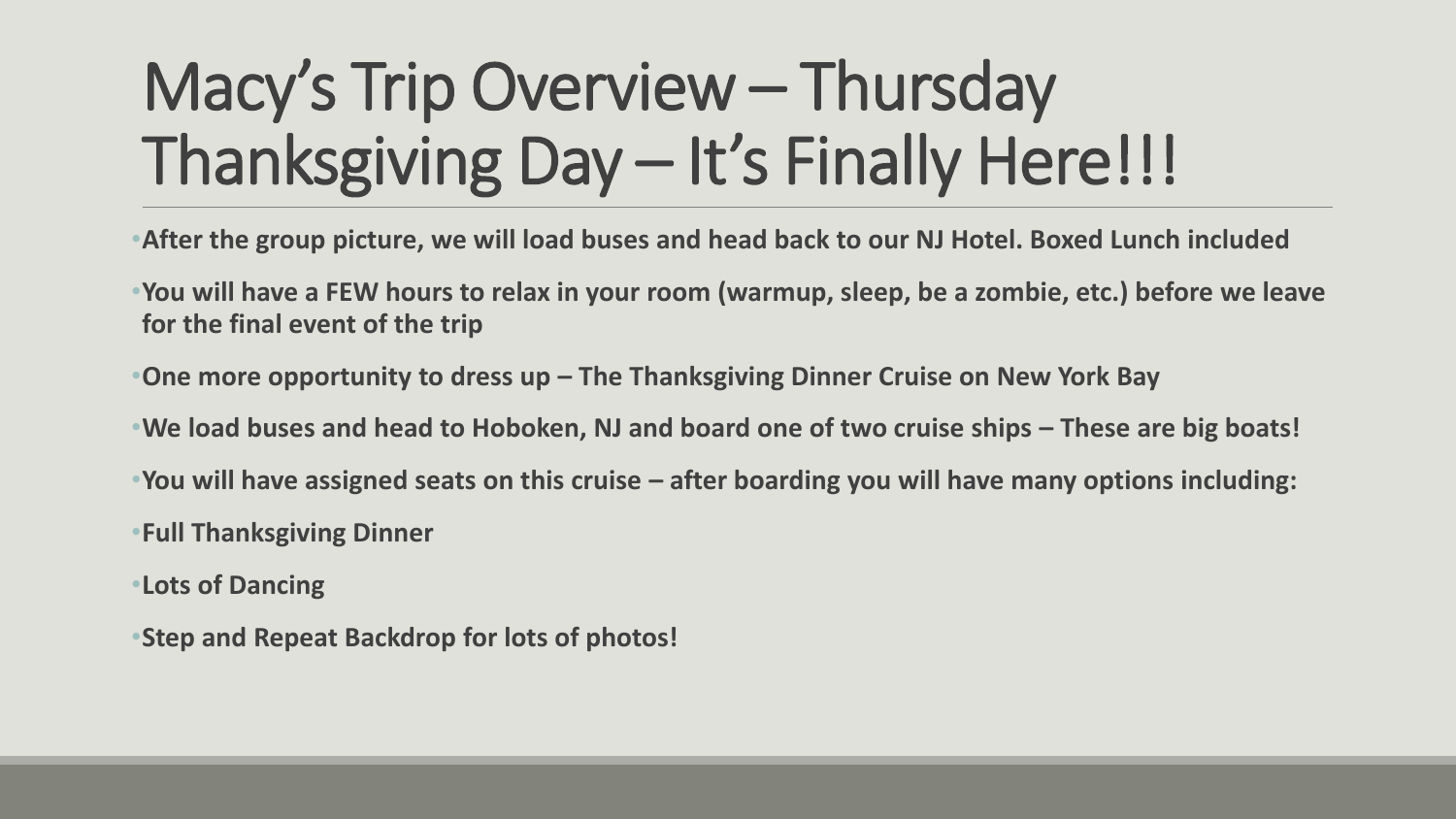•**An open air top level on the cruise ship that you can enjoy the cool evening air and have an incredible view of the NYC Skyline**

- •**Our boats will go from NJ/around Lower Manhattan/ go under the Brooklyn Bridge**
- •**Another highlight on the boat – We will hold just outside the Statue of Liberty at night – breathtaking.**
- •**After loading buses we will head back to pack for the flight home on Black Friday**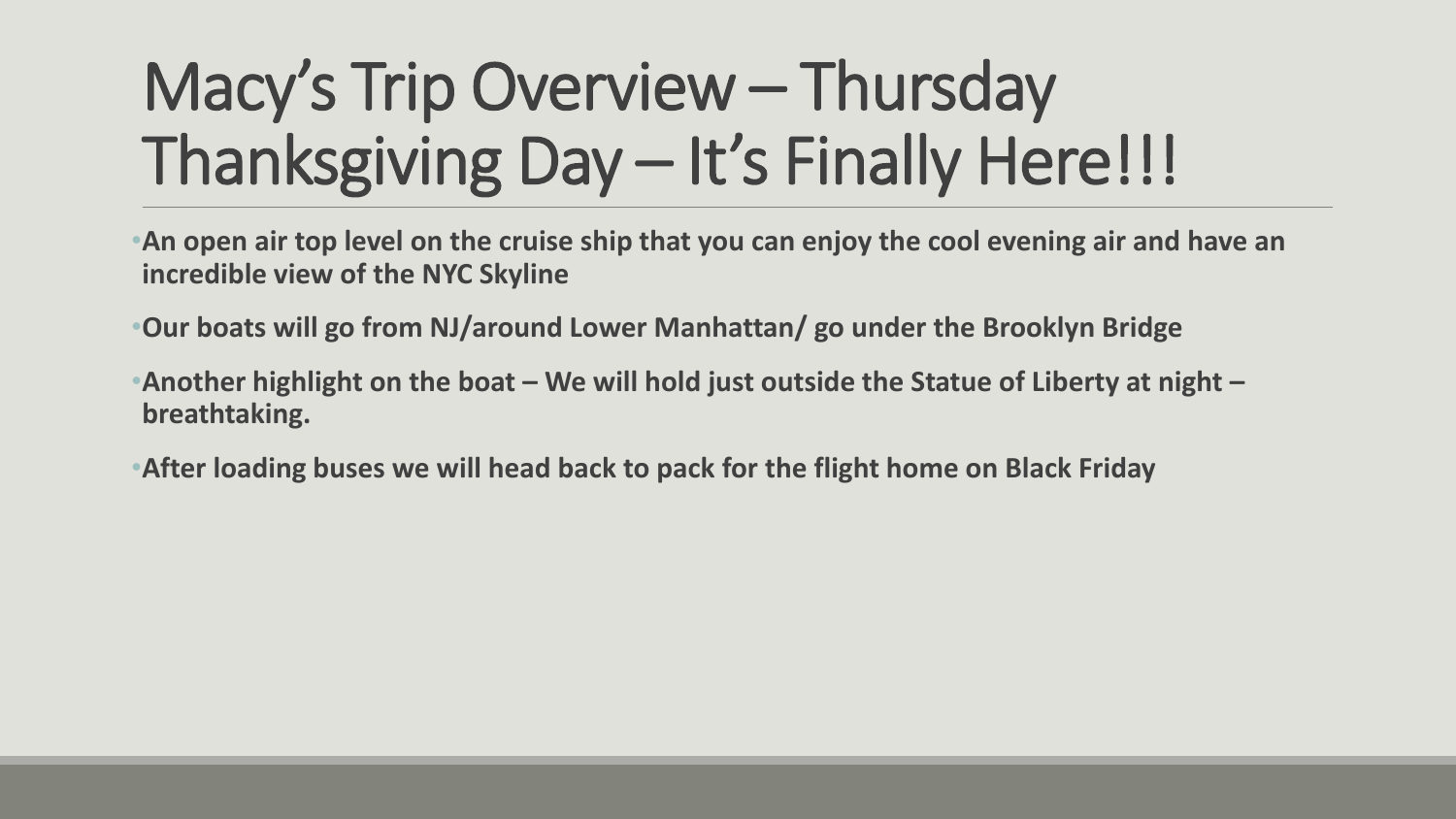#### Macy's Trip Overview – Friday A Successful Trip comes to and end…

•**"Black Friday" – While many more visitors converge on Manhattan, we will be leaving to come home.**

•**Bring all luggage downstairs to be loaded back on semi truck. Breakfast provided at hotel**

•**Each charter bus will go to the One World Observatory atop the One World Trade Center**

•**Your flight group will leave at varied times. For those who arrived early on Sunday, you will be some of the first to leave. If your flight group arrived later on Sunday, you will get a chance to shop for souvenirs etc. before you depart**

•**Arrivals at DFW Airport – we will be posting arrival information on several social media sites.**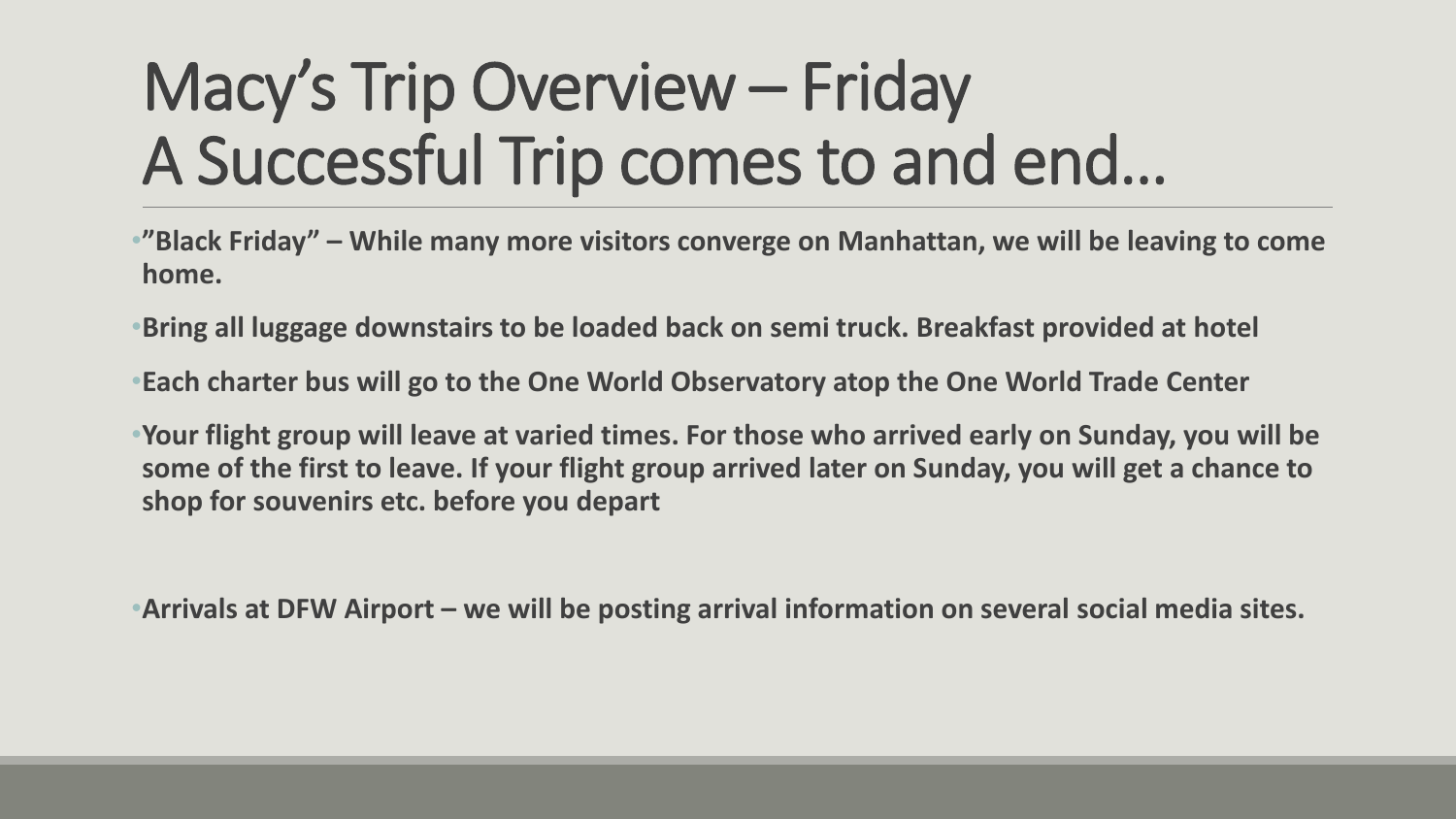# Post Macy's NYC Trip Details

**•\*\*\*\*\*\*WE WILL NOT BE TAKING BUSES BACK TO KELLER HS AFTER ARRIVING FROM DFW AIRPORT. Parents will be expected to pickup your student at baggage claim upon arrival. There will an official checkout procedure, and students will not be allowed to ride home with other students. Students will ride home with their own parent or designee (due to the parent's flight arriving after the student flight).** 

•**Be looking for a Google Doc that parents fill out stating who will be picking up your son/daughter.** 

•**We will stay at DFW until the last student is picked up, but directors/travel agents are not allowed to transport students in their personal vehicles.** 

•**The semi with all your luggage, equipment and instruments will arrive late Sunday night/early Monday Morning. We will send a Remind Text out when it arrives. It is important you come up to claim all of your items.**